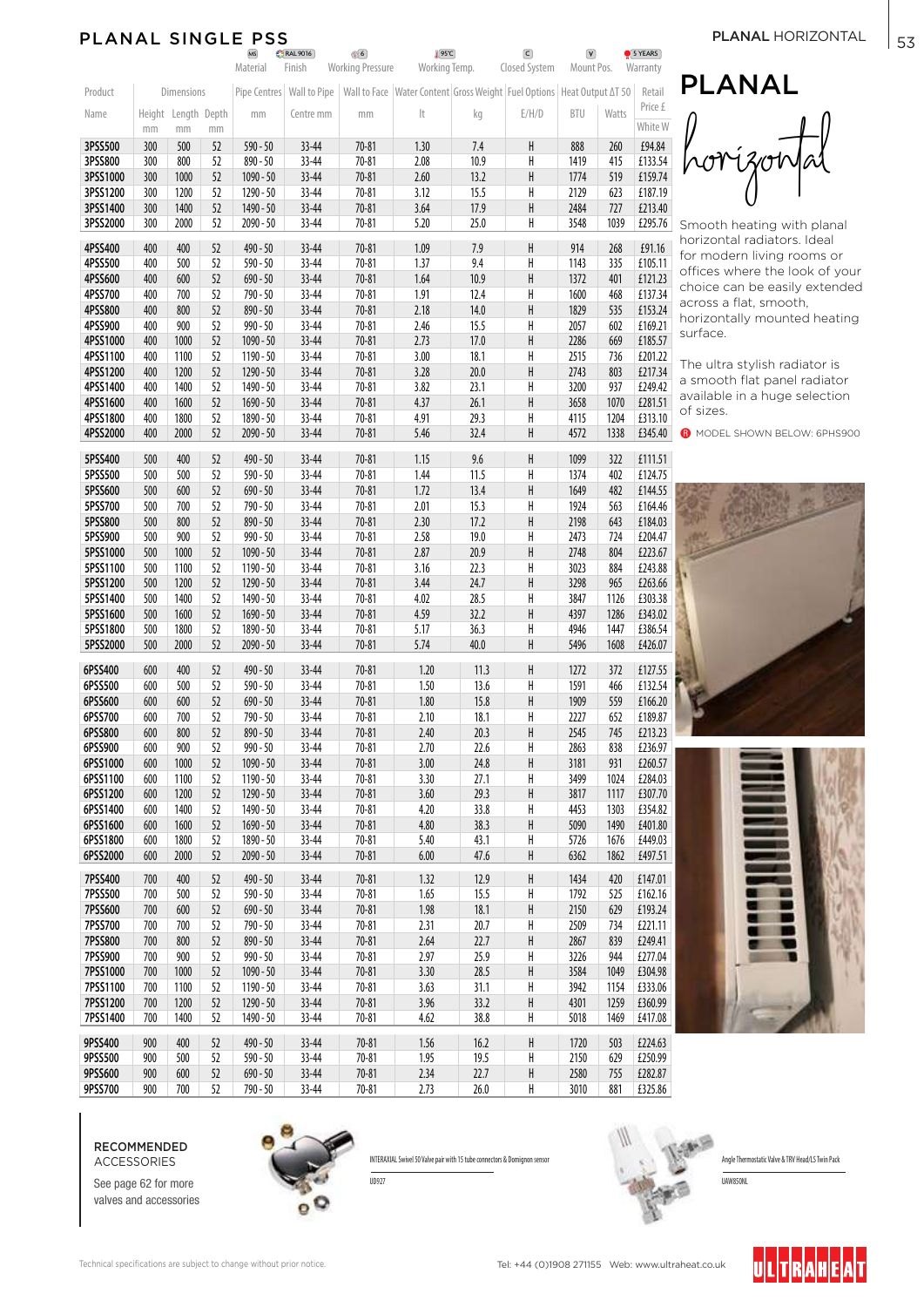

**B** MODEL SHOWN ABOVE LEFT: 5PHS800, RIGHT: 6PDS900

| PLANAL SINGLE PLUS PHS |              |              |             |              |              | MS<br>Material | <b>RAL 9016</b><br>Finish | $\sqrt{6}$<br><b>Working Pressure</b> | 195°C<br>Working Temp. |            | $\overline{c}$<br>Closed System | $\boxed{\mathbf{v}}$<br>5 YEARS<br>Mount Pos.<br>Warranty |
|------------------------|--------------|--------------|-------------|--------------|--------------|----------------|---------------------------|---------------------------------------|------------------------|------------|---------------------------------|-----------------------------------------------------------|
| Product                |              | Dimensions   |             | Pipe Centres | Wall to Pipe | Wall to Face   |                           | Water Content Gross Weight            | Fuel Options           |            | Heat Output AT 50               | <b>Retail Price</b>                                       |
| Name                   | Height<br>mm | Length<br>mm | Depth<br>mm | mm           | Centre mm    | mm             | It                        | kg                                    | E/H/D                  | <b>BTU</b> | Watts                           | £<br>White W                                              |
| 4PHS400                | 400          | 400          | 71          | $490 - 50$   | $56 - 67$    | 93-104         | 1.70                      | 10.8                                  | H                      | 1370       | 401                             | £120.72                                                   |
| 4PHS500                | 400          | 500          | 71          | $590 - 50$   | 56-67        | 93-104         | 2.13                      | 13.0                                  | H                      | 1714       | 502                             | £139.42                                                   |
| 4PHS600                | 400          | 600          | 71          | $690 - 50$   | $56 - 67$    | 93-104         | 2.56                      | 15.2                                  | H                      | 2056       | 602                             | £162.19                                                   |
| 4PHS700                | 400          | 700          | 71          | $790 - 50$   | 56-67        | 93-104         | 2.98                      | 17.4                                  | H                      | 2399       | 702                             | £185.15                                                   |
| 4PHS800                | 400          | 800          | 71          | $890 - 50$   | $56 - 67$    | 93-104         | 3.41                      | 19.7                                  | H                      | 2742       | 802                             | £209.24                                                   |
| 4PHS900                | 400          | 900          | 71          | $990 - 50$   | 56-67        | 93-104         | 3.83                      | 21.9                                  | H                      | 3084       | 903                             | £231.44                                                   |
| 4PHS1000               | 400          | 1000         | 71          | $1090 - 50$  | 56-67        | 93-104         | 4.26                      | 24.1                                  | H                      | 3427       | 1003                            | £254.20                                                   |
| 4PHS1100               | 400          | 1100         | 71          | $1190 - 50$  | 56-67        | 93-104         | 4.69                      | 26.3                                  | Н                      | 3770       | 1103                            | £277.31                                                   |
| 4PHS1200               | 400          | 1200         | 71          | $1290 - 50$  | 56-67        | 93-104         | 5.11                      | 28.6                                  |                        | 4112       | 1204                            | £300.28                                                   |
| 4PHS1400               | 400          | 1400         | 71          | 1490 - 50    |              |                |                           |                                       | H<br>H                 | 4798       |                                 |                                                           |
|                        |              |              |             |              | 56-67        | 93-104         | 5.96                      | 33.0                                  |                        |            | 1404                            | £346.07                                                   |
| 4PHS1600               | 400          | 1600         | 71          | $1690 - 50$  | $56 - 67$    | 93-104         | 6.82                      | 37.5                                  | H                      | 5483       | 1605                            | £392.01                                                   |
| 4PHS1800               | 400          | 1800         | 71          | 1890 - 50    | 56-67        | 93-104         | 7.67                      | 42.1                                  | H                      | 6169       | 1805                            | £437.88                                                   |
| 4PHS2000               | 400          | 2000         | 71          | $2090 - 50$  | $56 - 67$    | 93-104         | 8.52                      | 46.5                                  | H                      | 6854       | 2006                            | £483.96                                                   |
| 5PHS400                | 500          | 400          | 71          | $490 - 50$   | 56-67        | 93-104         | 2.01                      | 13.0                                  | Н                      | 1649       | 483                             | £143.35                                                   |
| 5PHS500                | 500          | 500          | 71          | $590 - 50$   | 56-67        | 93-104         | 2.51                      | 15.7                                  | H                      | 2061       | 604                             | £164.61                                                   |
| 5PHS600                | 500          | 600          | 71          | $690 - 50$   | $56 - 67$    | 93-104         | 3.01                      | 18.5                                  | Н                      | 2473       | 724                             | £192.79                                                   |
| 5PHS700                | 500          | 700          | 71          | $790 - 50$   | 56-67        | 93-104         | 3.51                      | 21.2                                  | H                      | 2885       | 845                             | £220.97                                                   |
| 5PHS800                | 500          | 800          | 71          | $890 - 50$   | $56 - 67$    | 93-104         | 4.02                      | 23.9                                  | H                      | 3298       | 966                             | £249.22                                                   |
| 5PHS900                | 500          | 900          | 71          | $990 - 50$   | 56-67        | 93-104         | 4.52                      | 26.6                                  | H                      | 3710       | 1086                            | £277.41                                                   |
| 5PHS1000               | 500          | 1000         | 71          | $1090 - 50$  | 56-67        | 93-104         | 5.02                      | 29.3                                  | H                      | 4122       | 1207                            | £305.21                                                   |
| 5PHS1100               | 500          | 1100         | 71          | $1190 - 50$  | 56-67        | 93-104         | 5.52                      | 32.0                                  | H                      | 4534       | 1328                            | £333.64                                                   |
| 5PHS1200               | 500          | 1200         | 71          | $1290 - 50$  | $56 - 67$    | 93-104         | 6.02                      | 34.8                                  | Н                      | 4946       | 1448                            | £361.76                                                   |
| 5PHS1400               | 500          | 1400         | 71          | 1490 - 50    | 56-67        | 93-104         | 7.03                      | 40.2                                  | H                      | 5771       | 1690                            | £418.06                                                   |
| 5PHS1600               | 500          | 1600         | 71          | $1690 - 50$  | $56 - 67$    | 93-104         | 8.03                      | 45.6                                  | H                      | 6595       | 1931                            | £474.01                                                   |
| 5PHS1800               | 500          | 1800         | 71          | 1890 - 50    | 56-67        | 93-104         | 9.04                      | 51.3                                  | H                      | 7420       | 2173                            | £544.23                                                   |
| 5PHS2000               | 500          | 2000         | 71          | $2090 - 50$  | $56 - 67$    | 93-104         | 10.04                     | 56.8                                  | Н                      | 8244       | 2414                            | £604.69                                                   |
| 6PHS400                | 600          | 400          | 71          | $490 - 50$   | $56 - 67$    | 93-104         | 2.32                      | 15.5                                  | Н                      | 1911       | 560                             | £162.80                                                   |
| 6PHS500                | 600          | 500          | 71          | $590 - 50$   | 56-67        | 93-104         | 2.90                      | 18.8                                  | H                      | 2389       | 700                             | £190.30                                                   |
| 6PHS600                | 600          | 600          | 71          | $690 - 50$   | $56 - 67$    | 93-104         | 3.47                      | 22.1                                  | H                      | 2867       | 839                             | £223.68                                                   |
| 6PHS700                | 600          | 700          | 71          | $790 - 50$   | 56-67        | 93-104         | 4.05                      | 25.3                                  | H                      | 3345       | 979                             | £257.00                                                   |
| 6PHS800                | 600          | 800          | 71          | $890 - 50$   | $56 - 67$    | 93-104         | 4.63                      | 28.6                                  | H                      | 3822       | 1119                            | £290.43                                                   |
| 6PHS900                | 600          | 900          | 71          | $990 - 50$   | 56-67        | 93-104         | 5.21                      | 31.9                                  | H                      | 4300       | 1259                            | £323.60                                                   |
| 6PHS1000               | 600          | 1000         | $71\,$      | $1090 - 50$  | 56-67        | 93-104         | 5.79                      | 35.2                                  | H                      | 4778       | 1399                            | £356.91                                                   |
| 6PHS1100               | 600          | 1100         | 71          | $1190 - 50$  | 56-67        | 93-104         | 6.37                      | 38.4                                  | H                      | 5256       | 1539                            | £390.02                                                   |
| 6PHS1200               | 600          | 1200         | $71\,$      | $1290 - 50$  | $56 - 67$    | 93-104         | 6.95                      | 41.7                                  | H                      | 5734       | 1679                            | £423.20                                                   |
| 6PHS1400               | 600          | 1400         | 71          | 1490 - 50    | 56-67        | 93-104         | 8.11                      | 48.3                                  | H                      | 6689       | 1959                            | £490.07                                                   |
| 6PHS1600               | 600          | 1600         | 71          | $1690 - 50$  | $56 - 67$    | 93-104         | 9.26                      | 54.8                                  | H                      | 7645       | 2238                            | £556.58                                                   |
| 6PHS1800               | 600          | 1800         | 71          | 1890 - 50    | 56-67        | 93-104         | 10.42                     | 61.7                                  | H                      | 8600       | 2518                            | £635.66                                                   |
| 6PHS2000               | 600          | 2000         | 71          | $2090 - 50$  | $56 - 67$    | 93-104         | 11.58                     | 68.2                                  | H                      | 9556       | 2798                            | £700.75                                                   |
| 7PHS400                | 700          | 400          | 71          | $490 - 50$   | $56 - 67$    | 93-104         | 2.57                      | 16.4                                  | Н                      | 2229       | 653                             | £191.10                                                   |
| 7PHS500                | 700          | 500          | 71          | $590 - 50$   | 56-67        | 93-104         | 3.21                      | 21.6                                  | Н                      | 2787       | 816                             | £227.36                                                   |
| 7PHS600                | 700          | 600          | $71\,$      | $690 - 50$   | $56 - 67$    | 93-104         | 3.85                      | 24.0                                  | H                      | 3344       | 979                             | £268.30                                                   |
| 7PHS700                | 700          | 700          | 71          | 790 - 50     | 56-67        | 93-104         | 4.49                      | 27.8                                  | Н                      | 3901       | 1142                            | £308.92                                                   |
| 7PHS800                | 700          | 800          | 71          | $890 - 50$   | $56 - 67$    | 93-104         | 5.14                      | 31.6                                  | Н                      | 4459       | 1306                            | £349.77                                                   |
| 7PHS900                | 700          | 900          | $71\,$      | $990 - 50$   | 56-67        | 93-104         | 5.78                      | 35.4                                  | Н                      | 5016       | 1469                            | £390.21                                                   |
| 7PHS1000               | 700          | 1000         | $71\,$      | $1090 - 50$  | $56 - 67$    | 93-104         | 6.42                      | 39.1                                  | H                      | 5573       | 1632                            | £431.40                                                   |
| 7PHS1200               | 700          | 1200         | 71          | 1290 - 50    | $56 - 67$    | 93-104         | 7.70                      | 46.7                                  | H                      | 6688       | 1958                            | £511.64                                                   |

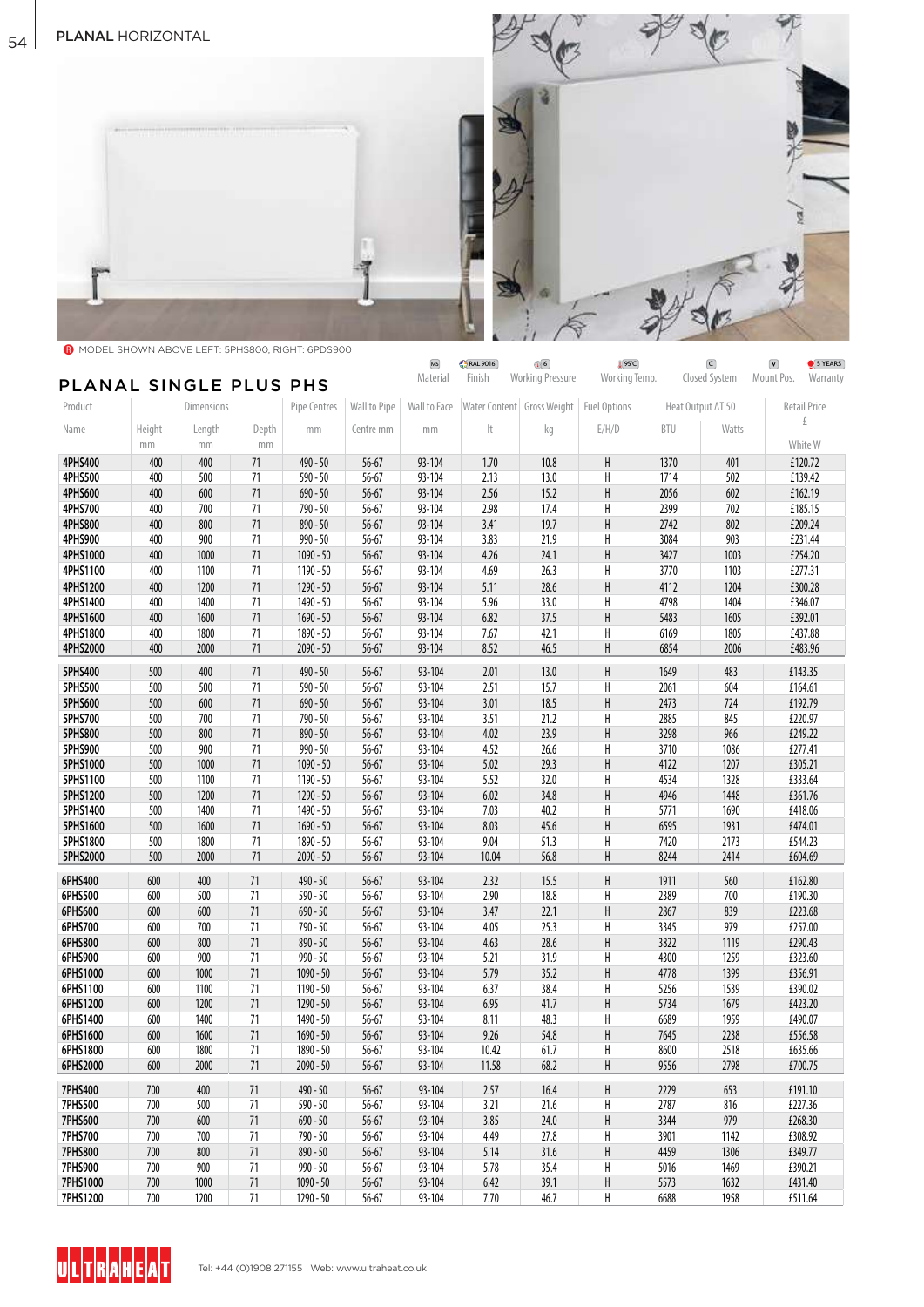55

| PLANAL DOUBLE PDS    |              |              |             |                          |                        | <b>MS</b><br>Material | <b>PAL 9016</b><br>Finish | $\sqrt{6}$<br><b>Working Pressure</b> | 195°C<br>Working Temp.    | $\vert c \vert$<br>Closed System | $\sqrt{V}$<br>Mount Pos. | 5 YEARS<br>Warranty |
|----------------------|--------------|--------------|-------------|--------------------------|------------------------|-----------------------|---------------------------|---------------------------------------|---------------------------|----------------------------------|--------------------------|---------------------|
| Product              |              | Dimensions   |             | Pipe Centres             | Wall to Pipe           | Wall to Face          | <b>Water Content</b>      | Gross Weight                          | <b>Fuel Options</b>       | Heat Output AT 50                |                          | <b>Retail Price</b> |
| Name                 | Height<br>mm | Length<br>mm | Depth<br>mm | mm                       | Centre mm              | mm                    | $\mathbb{I}$              | kg                                    | E/H/D                     | <b>BTU</b>                       | Watts                    | £<br>White W        |
| 3PDS500              | 300          | 500          | 104         | $590 - 50$               | $72 - 83$              | 126-137               | 1.75                      | 11.5                                  | Н                         | 1725                             | 505                      | £126.34             |
| 3PDS800              | 300          | 800          | 104         | $890 - 50$               | $72 - 83$              | 126-137               | 2.80                      | 17.2                                  | H                         | 2760                             | 808                      | £180.49             |
| 3PDS1000             | 300          | 1000         | 104         | $1090 - 50$              | $72 - 83$              | 126-137               | 3.50                      | 21.0                                  | Н                         | 3450                             | 1010                     | £218.80             |
| 3PDS1200             | 300          | 1200         | 104         | 1290 - 50                | 72-83                  | 126-137               | 4.20                      | 24.8                                  | Η                         | 4140                             | 1212                     | £257.27             |
| 3PDS1400             | 300          | 1400         | 104         | 1490 - 50                | $72 - 83$              | 126-137               | 4.90                      | 28.6                                  | Н                         | 4830                             | 1414                     | £296.10             |
| 3PDS1800             | 300          | 1800         | 104         | 1890 - 50                | $72 - 83$              | 126-137               | 6.10                      | 36.0                                  | H                         | 6210                             | 1818                     | £371.79             |
| 3PDS2000             | 300          | 2000         | 104         | $2090 - 50$              | $72 - 83$              | 126-137               | 6.78                      | 40.0                                  | Н                         | 6900                             | 2020                     | £411.54             |
| 4PDS400              | 400          | 400          | 104         | $490 - 50$               | $72 - 83$              | 126-137               | 1.71                      | 12.3                                  | Н                         | 1767                             | 517                      | £135.68             |
| 4PDS500              | 400          | 500          | 104         | $590 - 50$               | $72 - 83$              | 126-137               | 2.14                      | 14.8                                  | Н                         | 2209                             | 647                      | £149.27             |
| 4PDS600              | 400          | 600          | 104         | $690 - 50$               | $72 - 83$              | 126-137               | 2.56                      | 17.3                                  | Н                         | 2650                             | 776                      | £174.10             |
| 4PDS700              | 400          | 700          | 104         | $790 - 50$               | 72-83                  | 126-137               | 2.99                      | 19.8                                  | H                         | 3092                             | 905                      | £198.86             |
| 4PDS800<br>4PDS900   | 400<br>400   | 800<br>900   | 104<br>104  | $890 - 50$<br>$990 - 50$ | $72 - 83$<br>$72 - 83$ | 126-137<br>126-137    | 3.42<br>3.84              | 22.3<br>24.8                          | Н<br>H                    | 3534<br>3975                     | 1034<br>1164             | £223.76<br>£248.81  |
| 4PDS1000             | 400          | 1000         | 104         | $1090 - 50$              | $72 - 83$              | 126-137               | 4.27                      | 27.3                                  | H                         | 4417                             | 1293                     | £273.64             |
| 4PDS1100             | 400          | 1100         | 104         | 1190 - 50                | $72 - 83$              | 126-137               | 4.70                      | 28.8                                  | Η                         | 4859                             | 1422                     | £298.17             |
| 4PDS1200             | 400          | 1200         | 104         | 1290 - 50                | $72 - 83$              | 126-137               | 5.12                      | 32.2                                  | Н                         | 5300                             | 1552                     | £323.29             |
| 4PDS1400             | 400          | 1400         | 104         | 1490 - 50                | $72 - 83$              | 126-137               | 5.98                      | 37.2                                  | $\sf H$                   | 6184                             | 1810                     | £379.40             |
| 4PDS1600             | 400          | 1600         | 104         | $1690 - 50$              | $72 - 83$              | 126-137               | 6.83                      | 42.2                                  | Н                         | 7067                             | 2069                     | £422.98             |
| 4PDS1800             | 400          | 1800         | 104         | 1890 - 50                | $72 - 83$              | 126-137               | 7.69                      | 47.4                                  | Η                         | 7951                             | 2327                     | £468.95             |
| 4PDS2000             | 400          | 2000         | 104         | $2090 - 50$              | 72-83                  | 126-137               | 8.54                      | 52.4                                  | H                         | 8834                             | 2586                     | £519.55             |
| 5PDS400              | 500          | 400          | 104         | $490 - 50$               | $72 - 83$              | 126-137               | 2.01                      | 14.8                                  | H                         | 2124                             | 622                      | £153.70             |
| 5PDS500              | 500          | 500          | 104         | $590 - 50$               | $72 - 83$              | 126-137               | 2.52                      | 17.8                                  | H                         | 2655                             | 777                      | £179.47             |
| 5PDS600              | 500          | 600          | 104         | $690 - 50$               | $72 - 83$              | 126-137               | 3.02                      | 20.9                                  | H                         | 3185                             | 932                      | £210.38             |
| 5PDS700              | 500          | 700          | 104         | $790 - 50$               | 72-83                  | 126-137               | 3.52                      | 24.0                                  | H                         | 3716                             | 1088                     | £241.08             |
| 5PDS800              | 500          | 800          | 104         | $890 - 50$               | $72 - 83$              | 126-137               | 4.02                      | 27.0                                  | H                         | 4247                             | 1243                     | £272.20             |
| 5PDS900              | 500          | 900          | 104         | $990 - 50$               | $72 - 83$              | 126-137               | 4.53                      | 30.1                                  | H                         | 4778                             | 1399                     | £303.12             |
| 5PDS1000             | 500          | 1000         | 104         | $1090 - 50$              | $72 - 83$              | 126-137               | 5.03                      | 33.2                                  | H<br>H                    | 5309                             | 1554                     | £333.81             |
| 5PDS1100<br>5PDS1200 | 500<br>500   | 1100<br>1200 | 104<br>104  | 1190 - 50<br>$1290 - 50$ | 72-83<br>$72 - 83$     | 126-137<br>126-137    | 5.53<br>6.04              | 35.8<br>39.3                          | H                         | 5840<br>6371                     | 1709<br>1865             | £365.01<br>£396.06  |
| 5PDS1400             | 500          | 1400         | 104         | 1490 - 50                | $72 - 83$              | 126-137               | 7.04                      | 45.4                                  | H                         | 7433                             | 2176                     | £457.60             |
| 5PDS1600             | 500          | 1600         | 104         | $1690 - 50$              | $72 - 83$              | 126-137               | 8.05                      | 51.5                                  | H                         | 8494                             | 2486                     | £519.29             |
| 5PDS1800             | 500          | 1800         | 104         | 1890 - 50                | 72-83                  | 126-137               | 9.05                      | 57.9                                  | H                         | 9556                             | 2797                     | £570.15             |
| 5PDS2000             | 500          | 2000         | 104         | $2090 - 50$              | $72 - 83$              | 126-137               | 10.06                     | 64.0                                  | H                         | 10618                            | 3108                     | £633.09             |
| 6PDS400              | 600          | 400          | 104         | $490 - 50$               | $72 - 83$              | 126-137               | 2.32                      | 17.7                                  | Н                         | 2452                             | 718                      | £180.18             |
| 6PDS500              | 600          | 500          | 104         | $590 - 50$               | $72 - 83$              | 126-137               | 2.90                      | 21.3                                  | H                         | 3065                             | 897                      | £210.84             |
| 6PDS600              | 600          | 600          | 104         | $690 - 50$               | $72 - 83$              | 126-137               | 3.48                      | 25.0                                  | H                         | 3677                             | 1076                     | £248.20             |
| 6PDS700              | 600          | 700          | 104         | 790 - 50                 | 72-83                  | 126-137               | 4.06                      | 28.7                                  | H                         | 4290                             | 1256                     | £285.39             |
| 6PDS800              | 600          | 800          | 104         | $890 - 50$               | 72-83                  | 126-137               | 4.64                      | 32.4                                  | H                         | 4903                             | 1435                     | £322.51             |
| 6PDS900              | 600          | 900          | 104         | $990 - 50$               | $72 - 83$              | 126-137               | 5.22                      | 36.1                                  | Н                         | 5516                             | 1615                     | £359.47             |
| 6PDS1000             | 600          | 1000         | 104         | $1090 - 50$              | $72 - 83$              | 126-137               | 5.80                      | 39.8                                  | H                         | 6129                             | 1794                     | £396.79             |
| 6PDS1100<br>6PDS1200 | 600<br>600   | 1100<br>1200 | 104<br>104  | 1190 - 50<br>$1290 - 50$ | 72-83                  | 126-137<br>126-137    | 6.38<br>6.96              | 43.5                                  | H                         | 6742<br>7355                     | 1973                     | £433.78<br>£470.92  |
| 6PDS1400             | 600          | 1400         | 104         | 1490 - 50                | $72 - 83$<br>72-83     | 126-137               | 8.12                      | 47.2<br>54.6                          | H<br>H                    | 8581                             | 2153<br>2512             | £545.70             |
| 6PDS1600             | 600          | 1600         | 104         | $1690 - 50$              | $72 - 83$              | 126-137               | 9.28                      | 62.0                                  | H                         | 9806                             | 2870                     | £620.04             |
| 6PDS1800             | 600          | 1800         | 104         | 1890 - 50                | 72-83                  | 126-137               | 10.44                     | 69.7                                  | H                         | 11032                            | 3229                     | £687.38             |
| 6PDS2000             | 600          | 2000         | 104         | $2090 - 50$              | $72 - 83$              | 126-137               | 11.60                     | 77.1                                  | Н                         | 12258                            | 3588                     | £755.25             |
| 7PDS400              | 700          | 400          | 104         | $490 - 50$               | $72 - 83$              | 126-137               | 2.57                      | 20.3                                  | H                         | 2755                             | 806                      | £204.28             |
| 7PDS500              | 700          | 500          | 104         | $590 - 50$               | 72-83                  | 126-137               | 3.22                      | 24.6                                  | Н                         | 3444                             | 1008                     | £246.12             |
| 7PDS600              | 700          | 600          | 104         | $690 - 50$               | $72 - 83$              | 126-137               | 3.86                      | 28.9                                  | H                         | 4132                             | 1210                     | £290.68             |
| 7PDS700              | 700          | 700          | 104         | $790 - 50$               | 72-83                  | 126-137               | 4.50                      | 33.2                                  | Н                         | 4821                             | 1411                     | £334.43             |
| 7PDS800              | 700          | 800          | 104         | $890 - 50$               | $72 - 83$              | 126-137               | 5.14                      | 37.5                                  | H                         | 5510                             | 1613                     | £378.78             |
| 7PDS900              | 700          | 900          | 104         | $990 - 50$               | $72 - 83$              | 126-137               | 5.79                      | 41.8                                  | H                         | 6198                             | 1814                     | £422.74             |
| 7PDS1000             | 700          | 1000         | 104         | $1090 - 50$              | $72 - 83$              | 126-137               | 6.43                      | 46.1                                  | H                         | 6887                             | 2016                     | £466.79             |
| 7PDS1100             | 700          | 1100         | 104         | 1190 - 50                | 72-83                  | 126-137               | 7.07                      | 48.7                                  | Н                         | 7576                             | 2218                     | £511.35             |
| 7PDS1200             | 700          | 1200         | 104         | $1290 - 50$              | $72 - 83$              | 126-137               | 7.72                      | 54.6                                  | $\boldsymbol{\mathsf{H}}$ | 8264                             | 2419                     | £555.33             |
| 7PDS1400             | 700          | 1400         | 104         | 1490 - 50                | 72-83                  | 126-137               | 9.00                      | 63.2                                  | Н                         | 9642                             | 2822                     | £643.78             |
| 9PDS400              | 900          | 400          | 104         | $490 - 50$               | $72 - 83$              | 126-137               | 3.08                      | 25.7                                  | H                         | 3289                             | 963                      | £312.82             |
| 9PDS500              | 900          | 500          | 104         | $590 - 50$               | 72-83                  | 126-137               | 3.85                      | 31.2                                  | Н                         | 4111                             | 1203                     | £366.26             |
| 9PDS600              | 900          | 600          | 104         | $690 - 50$               | $72 - 83$              | 126-137               | 4.62                      | 36.7                                  | H                         | 4933                             | 1444                     | £405.36             |
| 9PDS700              | 900          | 700          | 104         | $790 - 50$               | $72 - 83$              | 126-137               | 5.39                      | 42.1                                  | H                         | 5755                             | 1685                     | £467.92             |